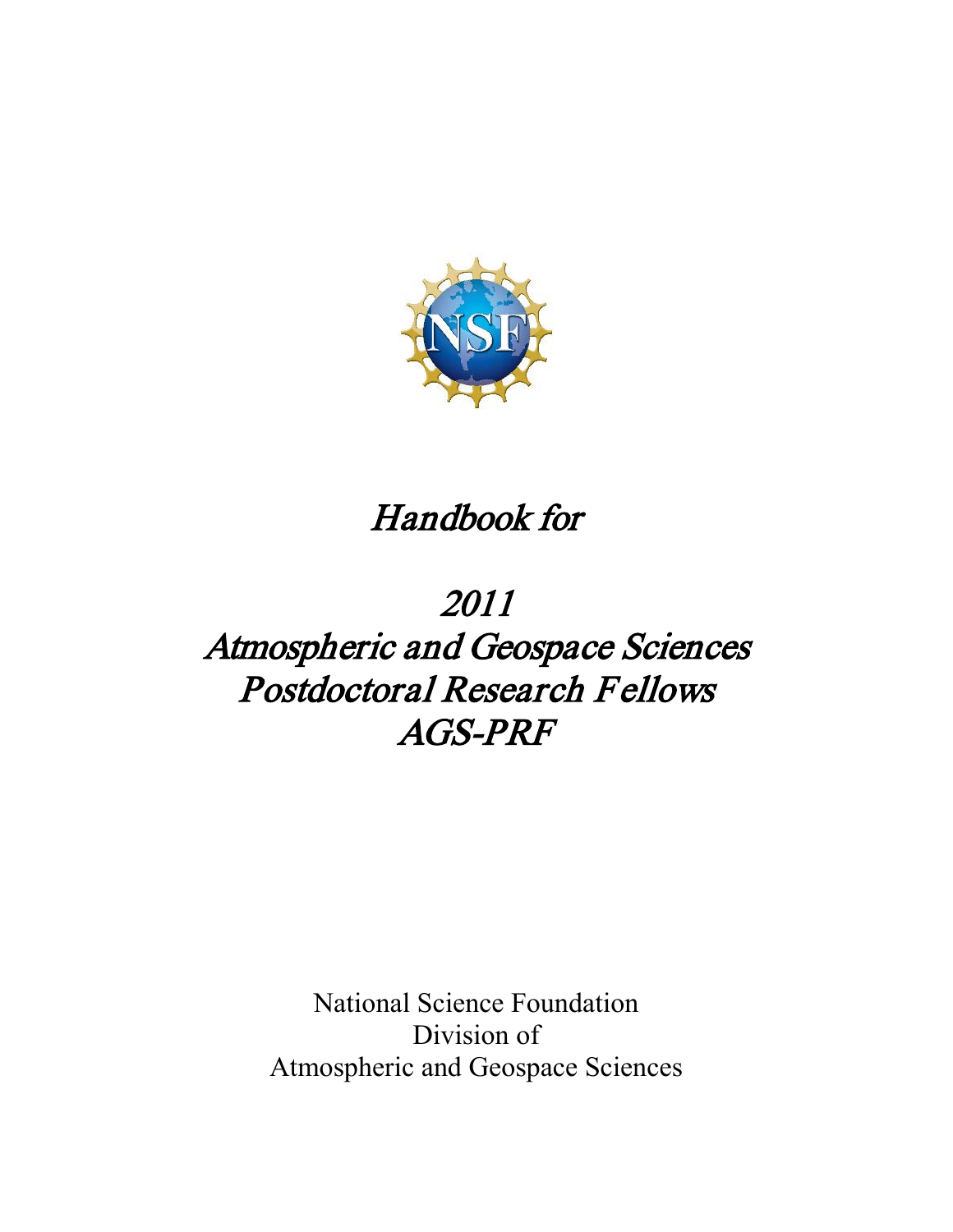# IMPORTANT

This document summarizes the terms and conditions for your National Science Foundation Atmospheric and Geospace Sciences Postdoctoral Research Fellowship (AGS-PRF) and provides general information for use during your tenure. Read it carefully and refer to it whenever you have a question about your Fellowship. This document may be downloaded from:

<http://www.nsf.gov/pubs/2011/nsf11069/nsf11069.pdf>

Address all correspondence to:

AGS-PRF Division of Atmospheric and Geospace Sciences (AGS) National Science Foundation Room 775 4201 Wilson Boulevard Arlington, VA 22230

You may also contact the program via C. Susan Weiler at  $\frac{\text{cweiler}(a) \text{nsf.gov}}{\text{cweiler}(a) \text{nsf.gov}}$ Telephone (703) 292-4708 and FAX (703) 292-9022.

### As a recipient of NSF funds, you are responsible for fulfilling the academic and fiscal obligations of your award.

Failure on the part of a Fellow to observe all the terms and conditions of a Fellowship award constitutes sufficient grounds for its revocation by the Foundation.

### 1. INTRODUCTION

Your National Science Foundation Atmospheric and Geospace Sciences Postdoctoral Research Fellowship (AGS-PRF) has been awarded by the National Science Foundation in recognition of your accomplishments to date, and with the hope that your Fellowship experience will enhance your development as a scientist and enable you to further contribute to the scientific and educational effort of the United States. Upon acceptance of an award under this program, the Foundation will issue an award letter based on the information submitted in your Fellowship application.

# 2. FELLOWSHIP INSTITUTION

A Fellow must, by law, affiliate with an appropriate institution during the entire Fellowship Tenure as described in the AGS-PRF Program Announcement NSF 11-521, and is responsible for making all arrangements for such affiliation with the Fellowship Institution. A clear relationship should be established with the chosen institution before beginning tenure, thus assuring both the Fellow and the Foundation that it will be possible to carry out the program for which the Fellowship was awarded.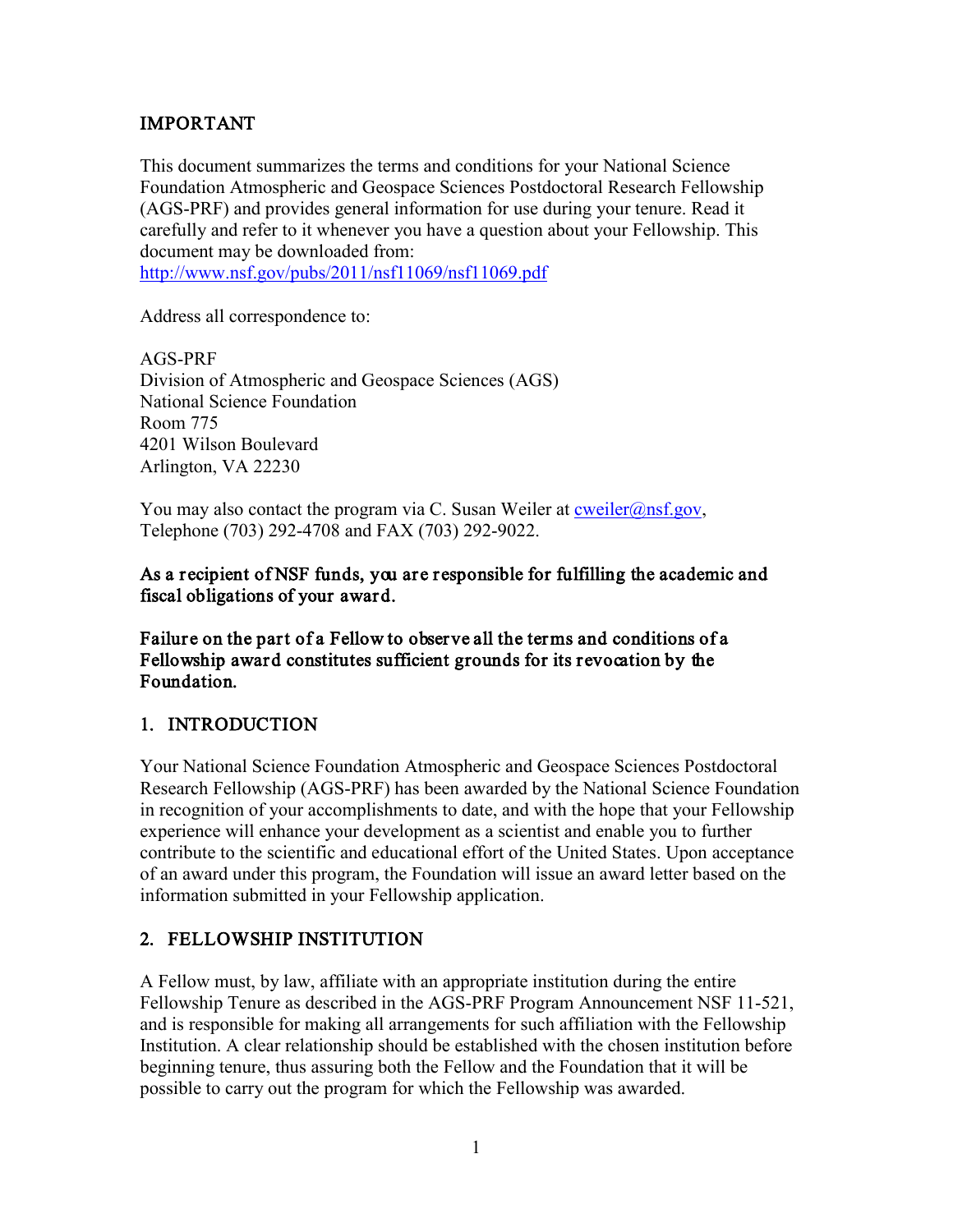If it becomes necessary or desirable to seek affiliation with an institution other than the one listed in the application, the Fellow must request in writing permission from the Foundation, stating the reasons for the proposed change and explaining the appropriateness of the new institution for the proposed plan for research and education (See Section 5 of this document for more details.) This must be done before final arrangements with the new institution are completed. A fellow may not enter on tenure until the National Science Foundation approves all changes, including the new sponsoring scientist.

## 3. SPONSORING SCIENTIST

Each Postdoctoral Fellow will arrange for a staff member at the Fellowship Institution(s) to serve as sponsoring scientist. Usually this individual will be a professor or staff scientist with whom you will be working closely in your Fellowship program. It is hoped that this advisor will assist in the planning and initiation of your program of research, as well as advise and mentor you as described in the institution's Letter of Commitment submitted as part of your proposal. The sponsoring scientist will be the institutional representative responsible for your activities during tenure.

Starting and Termination Certificates used in connection with the Fellowship should be signed by the sponsoring scientist, or if absent, by an appropriate official of the institution.

Any questions relating to your status at the Fellowship Institution(s) which the sponsoring scientist cannot answer should be referred for resolution to other appropriate officials within the Fellowship Institution(s), such as a department chair, dean of the graduate school, or a designated institutional representative.

# 4. ENTRANCE UPON TENURE

A Postdoctoral Fellow must begin Fellowship activities within 12 months of receiving the award. An awardee who is unable to begin tenure within this specified time period is expected to decline the Fellowship. This declination will not prejudice any future application.

Before a Fellow may enter upon tenure of a Postdoctoral Fellowship, NSF must have on record the date (month and year) on which the Ph.D. was awarded. If the Ph.D. is not awarded prior to the starting date of tenure, the awardee must submit evidence that all the requirements for the degree have been completed. A certification form for this purpose will be made available by the cognizant NSF Program Officer.

A set of starting materials, including a Fellowship Starting Certificate, NSF Form 349 (06/2009), and Fellowship Termination Certificate, NSF Form 453 (06/2009), will be made available to you after issuance of your award notice. Fellowship tenure starts on the date a Fellow begins Fellowship activities (must be the first day of the month; e.g.,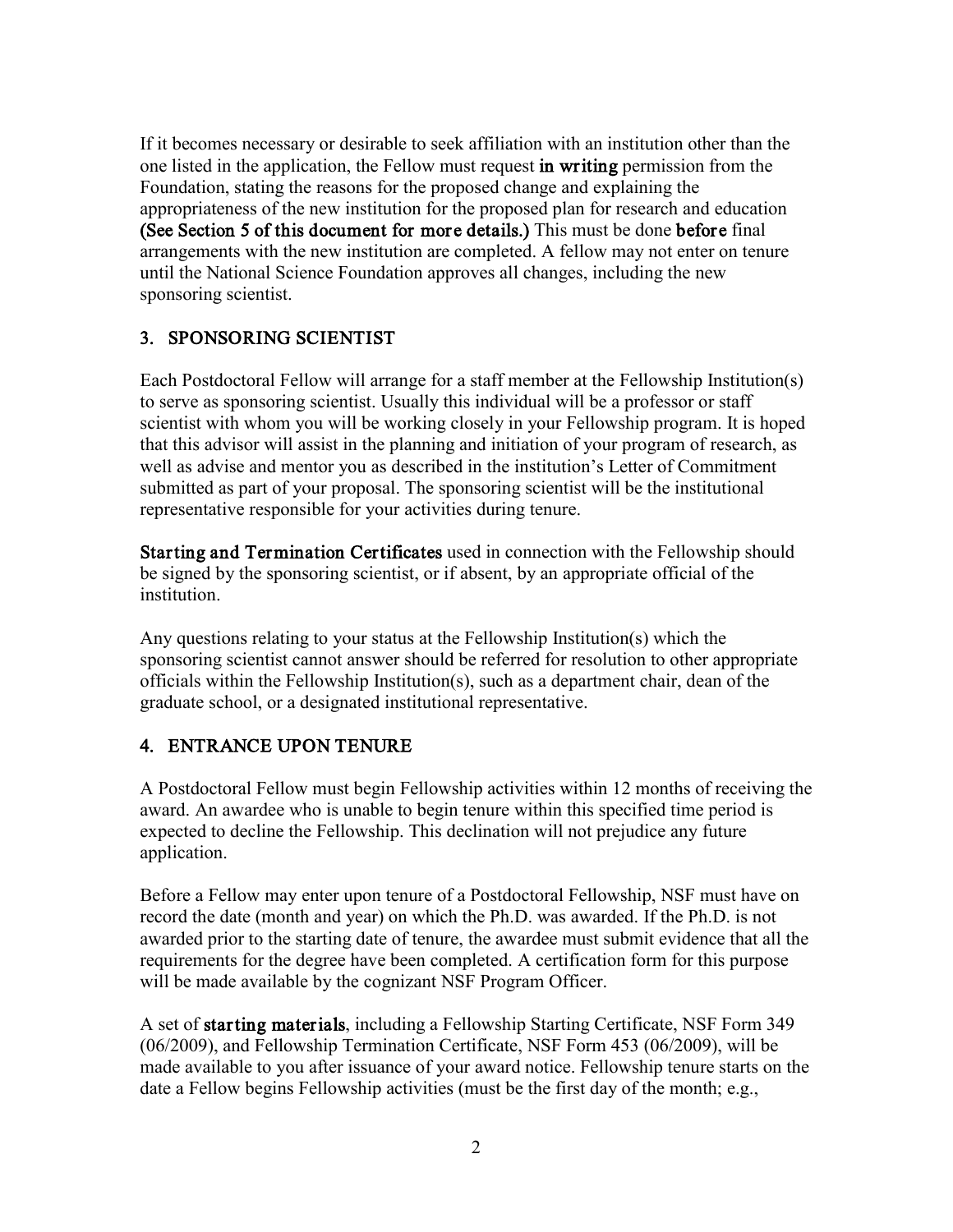January 1) and terminates on the date Fellowship activities are completed at the Fellowship Institution, as indicated on the Starting and Termination Certificates, both of which must be signed by the sponsoring scientist or by an appropriate official of the institution. This is a requirement which the Foundation must ask Fellows to fulfill in order to comply with governmental accounting regulations. If a Fellow interrupts tenure or affiliates with more than one institution, Starting and Termination Certificates are required for each portion of tenure. Stipend payments will not be authorized until a Starting Certificate has been received by the Foundation.

# 5. PROGRAM CHANGES

Any major change in the program of research or education from that proposed at the time of application, and any change in tenure, or in the institution(s) with which a Fellow is associated, must be requested in writing and receive the prior written approval of the National Science Foundation. Before completion of the first year of Fellowship tenure, changes in the Fellowship Institution will be approved only under unusual circumstances. Since the likely impact of both the sponsoring scientist and the Fellowship Institution on the professional development of the Fellow was an important factor in the proposal evaluation process, the selection of these, especially for the first year of Fellowship tenure, will normally be viewed as a commitment on the part of the applicant to fulfill the plan for research and education as outlined in the original application. Although it is expected that each Fellow will carry out the program as approved at the time of application, minor changes may be made at the discretion of the Fellow and with concurrence of the scientific advisor. However, any major changes must be outlined and justified in full in writing so that a determination may be made by the Foundation as to whether the new program falls within the intent of the award.

# 6. STIPENDS

# A. Amount

The stipend will be paid at a monthly rate which totals \$58,000 for each calendar year of the 2-year fellowship.

# B. Payments

Stipend payments will be authorized after submission of a properly completed Fellowship Starting Certificate, NSF Form 349 (06/2009), and a completed FastStart Direct Deposit Form 1379 (06/2009). Instructions for submission of these forms are provided below.

(1) Fellowship Starting Certificate, NSF Form 349 (06/2009). The fellow must complete and submit to the cognizant Program Officer the Fellowship Starting Certificate, NSF Form 349. This form will serve as the authority to begin your stipend payments and will provide the Fellow's statement of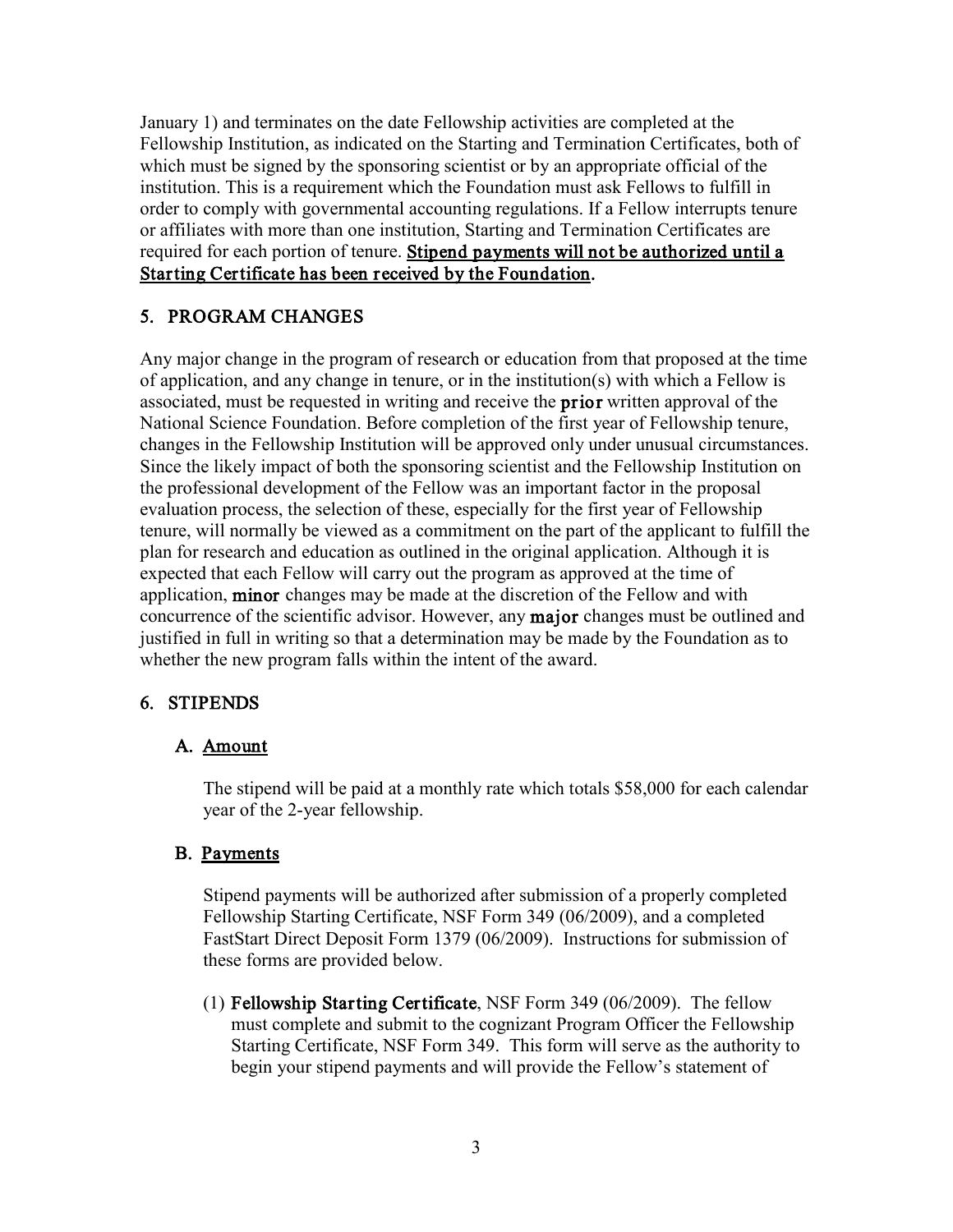tenure information. The form is countersigned by your sponsoring scientist or other appropriate official at your Institution.

(2) FastStart Direct Deposit Form, NSF Form 1379 (06/2009). In order to receive payments from the Fellowship, the Fellow must complete the FastStart Direct Deposit Form, NSF Form 1379. The form must be signed and submitted to the NSF Division of Financial Management (DFM) by: email [\(NSFForm1379@nsf.gov\), fa](mailto:NSFForm1379@nsf.gov)x (703) 292-9006; or mail to:

National Science Foundation DFM Accounts Payable Section 4201 Wilson Blvd., Stafford II, Rm. 605 Arlington, Virginia 22230

The Fellow should insert the name of the cognizant Program Officer at the top of the form. The Fellow's home address should be provided, as well as the name of their bank located in the United States. The Fellow's signature is required as it certifies the accuracy of the information contained on the form and states that the individual has read the Privacy Act Statement.

 No funds will be released to the fellow without submission of this information.

- (3) The first stipend will be paid as soon as possible after the completed forms are received by the Foundation. Although every effort will be made to process the first payment immediately upon receipt of the Starting Certificate and the FastStart Direct Deposit Form, it may not be received until five to seven weeks after the start of the Fellowship tenure. It will therefore be necessary for the Fellow to make full financial provision for this interim period. Fellows are encouraged to make arrangements for accounts prior to the start of their fellowship tenure, so that initial processing may proceed without delay. In addition, Fellows are advised to use the same account for the entire period of their fellowship tenure, as any changes may involve significant delays in the processing of stipends.
- (4) Any changes or interruptions in stipend payment or any other miscellaneous actions should be requested and described on the Fellowship Action Form, NSF Form 383 (06/2009), also made available with the starting materials.

#### C. Delayed or Lost Stipend Payment

If an anticipated stipend or other Fellowship payment is not received on time, the Fellow should notify the cognizant NSF Program Officer immediately. If the payment in question has posted for payment but was not received, inquiry should be made at the Fellow's bank to see if the payment can be traced. If it is still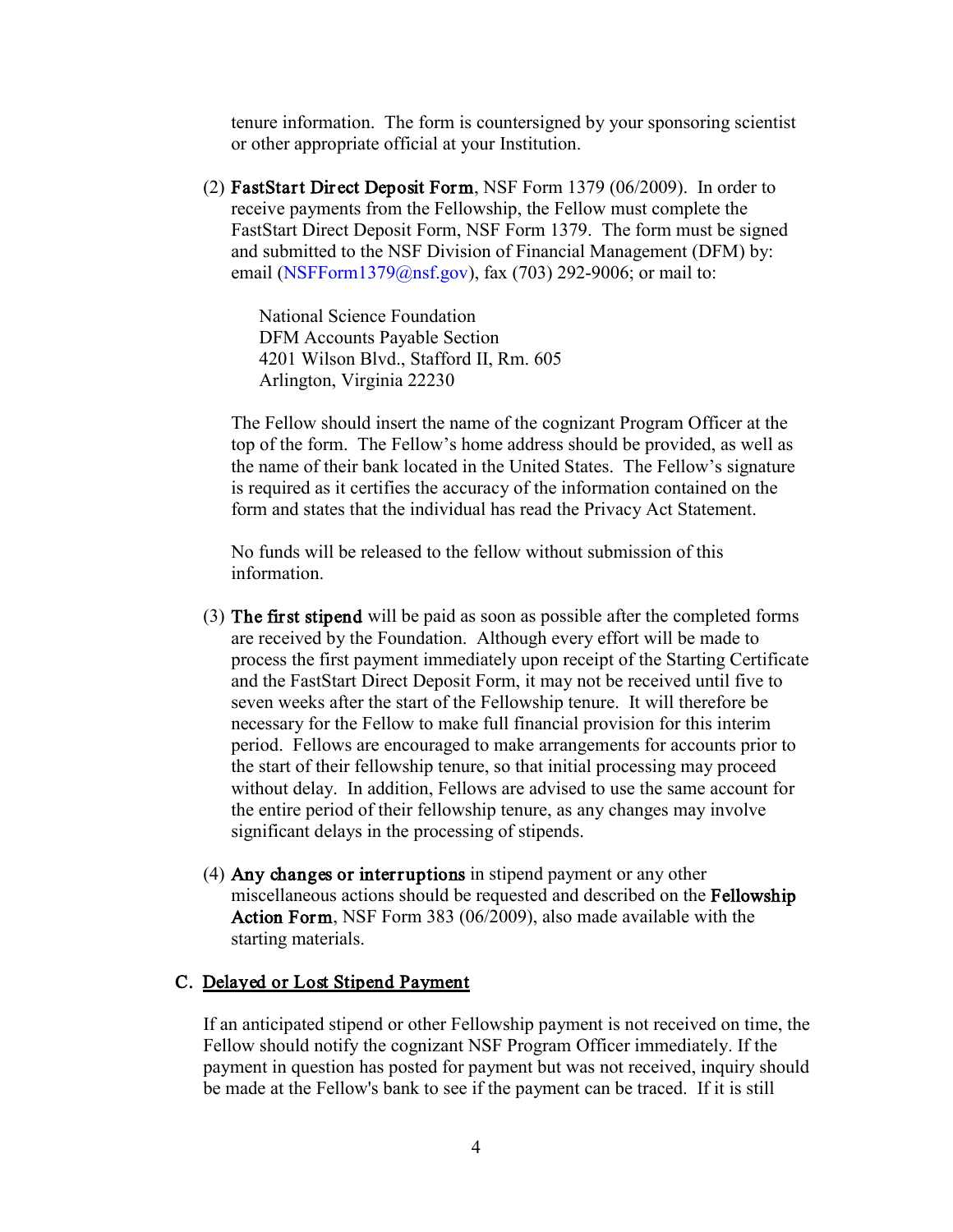missing after a week, the Fellow should **write** the Foundation via electronic mail or at the address given on page one of this booklet requesting that the payment be stopped and that a replacement be processed. The Foundation will forward the appropriate fiscal information to the Treasury Department. In addition, an official of the bank should also write the Foundation stating that the bank did not receive the stipend payment. Such replacement payments usually require at least two months for processing. If the stipend is paid in the meantime, the Foundation should be notified immediately.

### 7. OTHER ALLOWANCES

#### A. Special Allowance

As soon as possible after the Foundation receives the Starting Certificate, each Fellow will be sent a first annual payment representing a Special Allowance of \$19,000; this allowance will also be paid electronically. This sum is intended to aid in defraying costs of general research expenses, special equipment, computing, travel, such as short-term visits to other institutions or attendance at scientific meetings, or publication costs during the first year of the fellowship tenure. The Allowance is expendable at the Fellow's discretion.

At the beginning of the second year of the Fellowship, subject to the submission and approval of annual progress reports, and according to the schedule of payments submitted and approved by the Foundation, the Fellow will receive an additional \$19,000 annual research allowance. This, too, is expendable at the discretion of the Fellow.

If a fellowship is terminated early, a prorated portion of the special allowance must be returned to the National Science Foundation.

#### B. Benefits Allowance

The Fellow will receive an annual benefits allowance of \$9,000 in support of fringe benefits, including health insurance, dental and/or vision insurance, disability insurance, retirement, dependent care, and moving expenses, at the Fellow's discretion. NSF considers it appropriate for the Fellowship Institutions to make available employee benefits such as health insurance, and that the benefits allowance may be utilized for this purpose. In this case the Fellow would pay the benefits to the host institution; NSF cannot pay the institution directly.

The Foundation is not responsible for any charges incurred by or in behalf of the Fellow by the institution.

#### 8. PROJECT REPORTS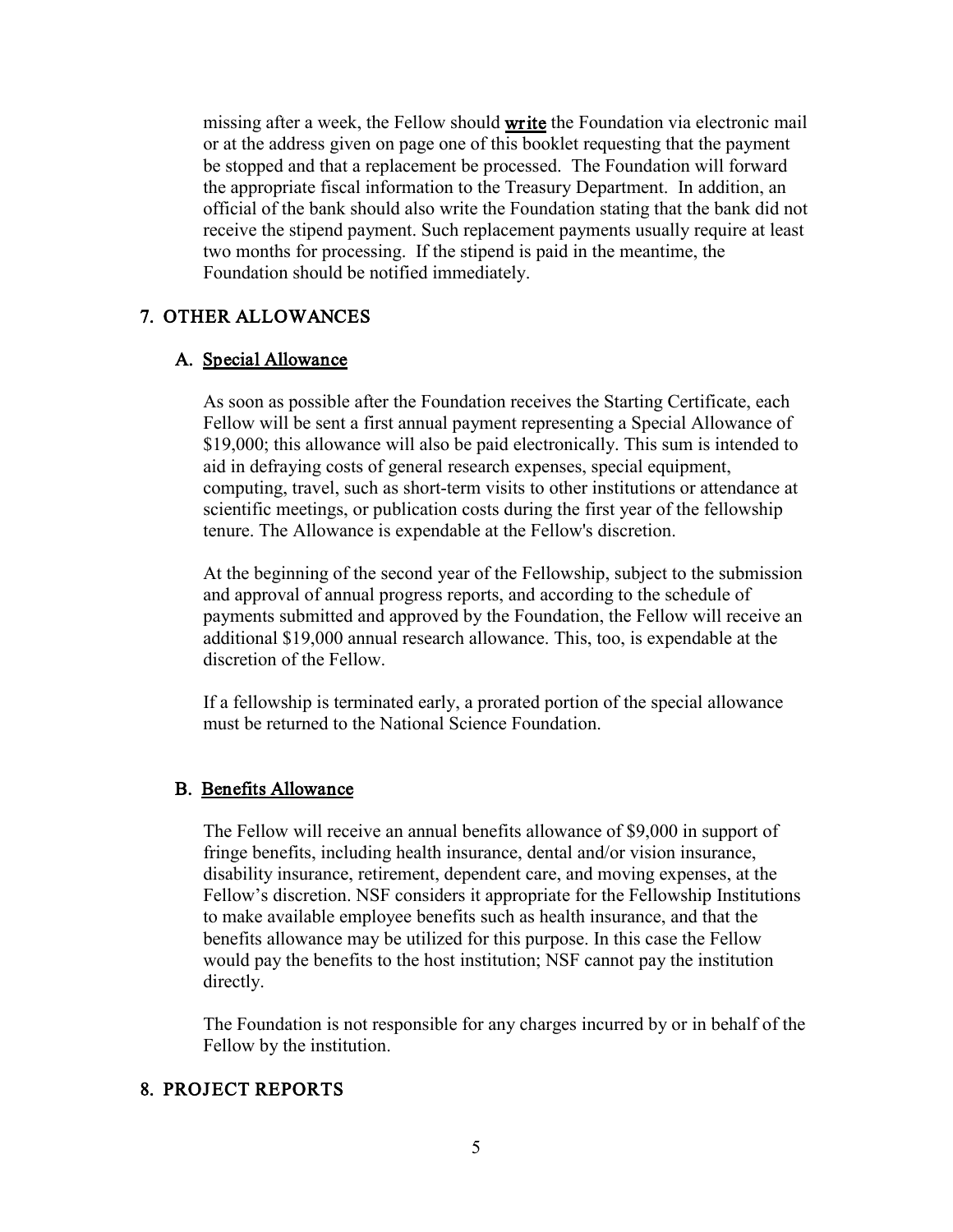#### A. Interim Reports

Fellows are required to submit interim reports electronically 3 months after start of each year of the fellowship, via the Project Reports System in FastLane. The NSF FastLane system may be accessed at

[https://www.fastlane.nsf.gov/fastlane.jsp.](https://www.fastlane.nsf.gov/fastlane.jsp) The purpose of these reports is to determine if the project is developing as proposed. If significant changes in the project occur, formal notifications should be submitted via FastLane. See Section 5, Program Changes, for additional information.

#### B. Annual Reports

- 1) Submission Requirement. Fellows are required to submit an annual project report.
- 2) Content of Annual Project Reports. Fellows are required to submit annual reports electronically via the Project Reports System in FastLane. The content requirements for annual project reports are specified in the FastLane system and may be supplemented in the award document.
- 3) Timing of Annual Project Reports. Unless otherwise specified in the award, annual project reports shall be submitted at least 90 days prior to the end of each 12-month award period. It should be noted that the final annual report serves as the project's final report and must be submitted in accordance with section C below. Continued funding for the second and third years of the Fellowship will be contingent on the approval of annual project reports, and it is the Fellow's responsibility to ensure that annual reports are submitted in a timely fashion so that stipend payments are not interrupted.

#### C. Final Project Reports and Documents

- 1) Final Project Report. Within 90 days following expiration of the grant, a final project report must be submitted electronically via the Project Reporting System in FastLane.
- 2) **Project Outcomes Report for the General Public**. Within 90 days following expiration of the grant, a project outcomes report for the general public must be submitted electronically via Research.gov. This report serves as a brief summary, prepared specifically for the public, of the nature and outcomes of the project. This report will be posted in the Research Spending and Results section of the Research.gov website **exactly as it is submitted** and will be accompanied by the following disclaimer:

"This Project Outcomes Report for the General Public is displayed verbatim as submitted by the Principal Investigator (PI) for this award. Any opinions,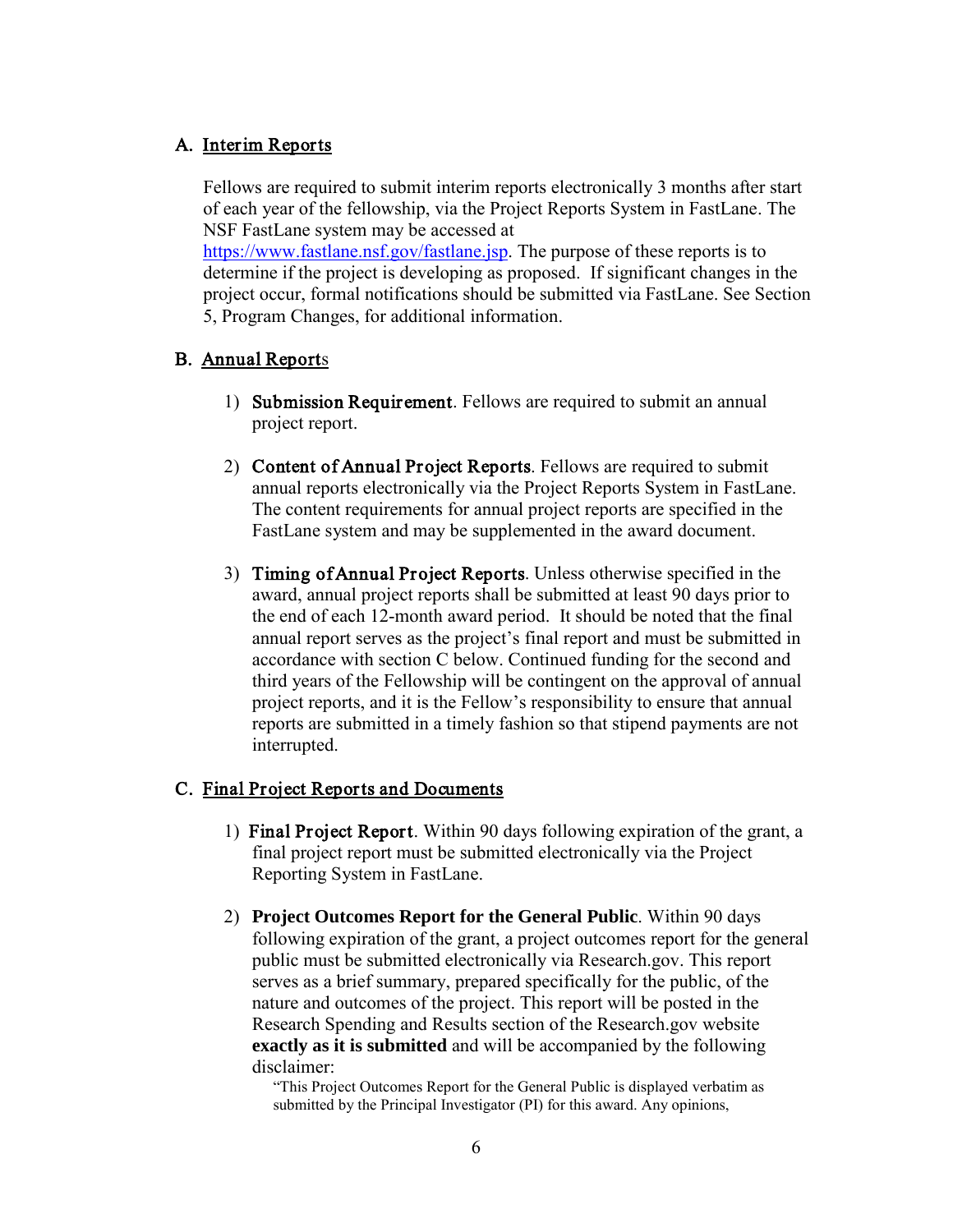findings, and conclusions or recommendations expressed in this Report are those of the PI and do not necessarily reflect the views of the National Science Foundation; NSF has not approved or endorsed its content."

Fellows are to ensure that the report does not contain any confidential, proprietary business information; unpublished conclusions or data that might compromise the ability to publish results in the research literature; or invention disclosures that might adversely affect the patent rights or those of the organization, in a subject invention under the award. Responses are not to contain any private personally identifiable information such as home contact information, individual demographic data or individually identifiable information collected from human research participants.

- 3) Termination Certificate and Grant Fiscal Report. In addition, at the end of the Fellowship tenure period, Fellows must submit (by fax or email) to the cognizant NSF Program Officer the Fellowship Termination Certificate and Grant Fiscal Report, NSF Form 453 (06/2009).
- D. Other Reports The Foundation would be pleased to receive an account of the Fellow's progress at any time, especially if there are particularly significant developments during a given Fellowship year.

# 9. CHANGE OF ADDRESS

A change in postal and/or electronic mail address should be reported promptly to the Foundation via electronic mail or in writing at the address on the first page of this booklet. Fellows are also expected to maintain updated contact information in FastLane at [http://www.fastlane.nsf.gov,](http://www.fastlane.nsf.gov/) both as the Principal Investigator and Authorized Organizational Representative (AOR) on the fellowship award. Award amendments will be mailed electronically to the AOR email address on file in FastLane.

# 10. FOREIGN TRAVEL

All travel to be reimbursed from Federal funds must be by U.S. flag carriers if such service is available. Details are given below. No exceptions can be made to these regulations. Due to the complexity of the travel requirements, Fellows are encouraged to consult with the Fellowship Institution's Sponsored Projects Office – or equivalent – regarding any travel issues.

# A. Allowability of Travel Expenses

1) Expenses for transportation, lodging, subsistence and related items incurred by fellows (see Award & Administration Guide (AAG) Chapter V.B.4) who are in travel status on business related to an NSF-supported project are allowable as prescribed in the governing cost principles. The requirements for prior approval detailed in the governing cost principles are waived.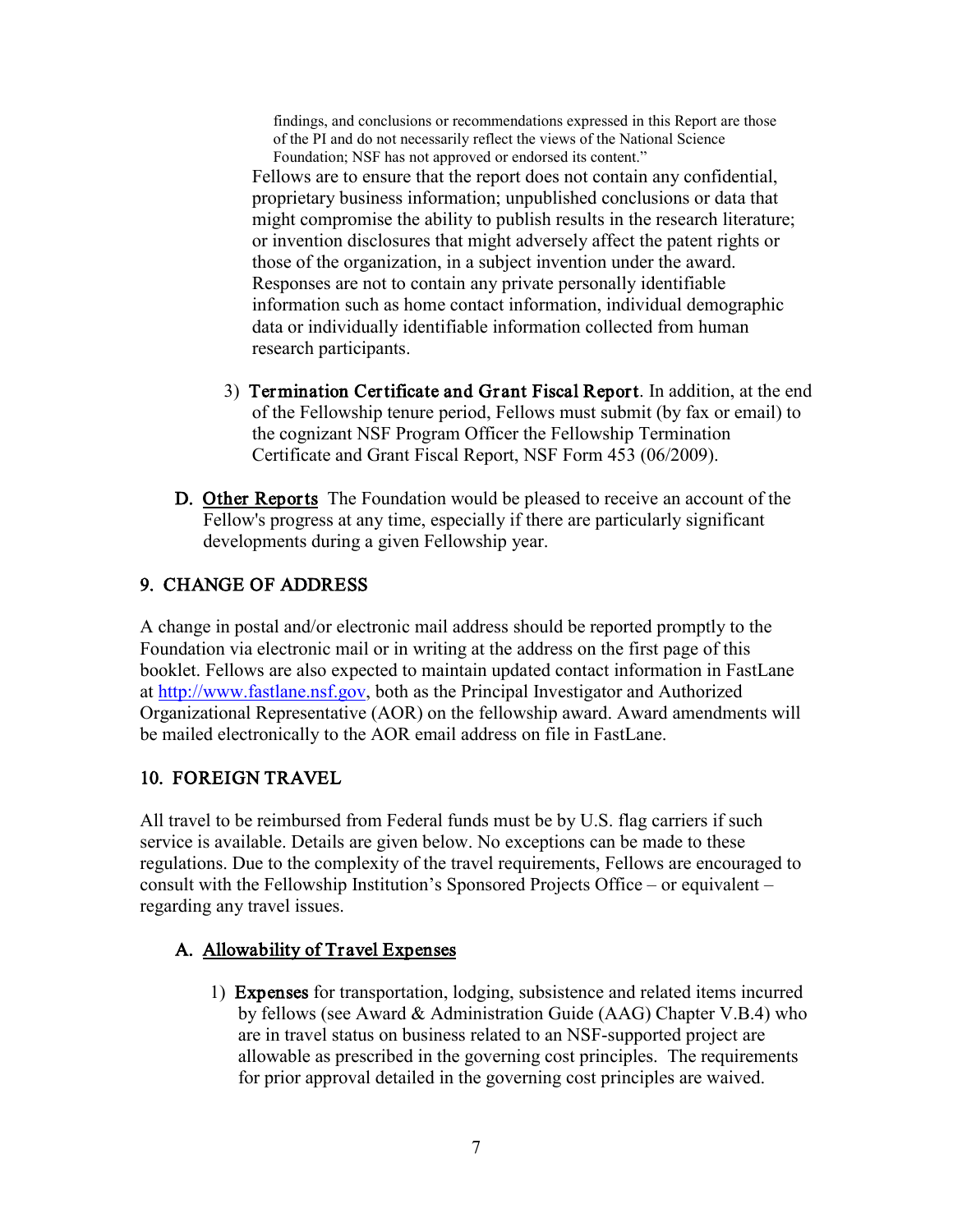2) Economy fare. Except as provided in the governing cost principles, the difference between economy airfare and a higher-class airfare is unallowable. A train, bus or other surface carrier may be used in lieu of, or as a supplement to, air travel at the lowest first-class rate by the transportation facility used. If such travel, however, could have been performed by air, the allowance will not normally exceed that for jet economy airfare.

# B. Use of U.S.-Flag Air Carriers

- 1) In accordance with the Fly America Act (49 USC 40118), any air transportation to, from, between, or within a country other than the U.S. of persons or property, the expense of which will be assisted by NSF funding, must be performed by or under a code-sharing arrangement with a U.S. flag air carrier if service provided by such a carrier is available (see Comptroller General Decision B-240956, dated September 25, 1991). Tickets (or documentation for electronic tickets) must identify the U.S. flag air carrier's designator code and flight number.
- 2) U.S.-flag air carrier: For the purposes of this requirement, U.S.-flag air carrier service is considered available even though:
	- (a) comparable or a different kind of service can be provided at less cost by a foreign-flag air carrier;
	- (b) foreign-flag air carrier service is preferred by, or is more convenient for, NSF or traveler; or
	- (c) service by a foreign-flag air carrier can be paid for in excess foreign currency.
- 3) The following rules apply unless their application would result in the first or last leg of travel from or to the U.S. being performed by a foreign-flag air carrier:
	- (a) a U.S.-flag air carrier shall be used to destination or, in the absence of direct or through service, to the farthest interchange point on a usually traveled route.
	- (b) if a U.S.-flag air carrier does not serve an origin or interchange point, a foreign-flag air carrier shall be used only to the nearest interchange point on a usually traveled route to connect with a U.S. flag air carrier.

# C. Use of Foreign-Flag Air Carriers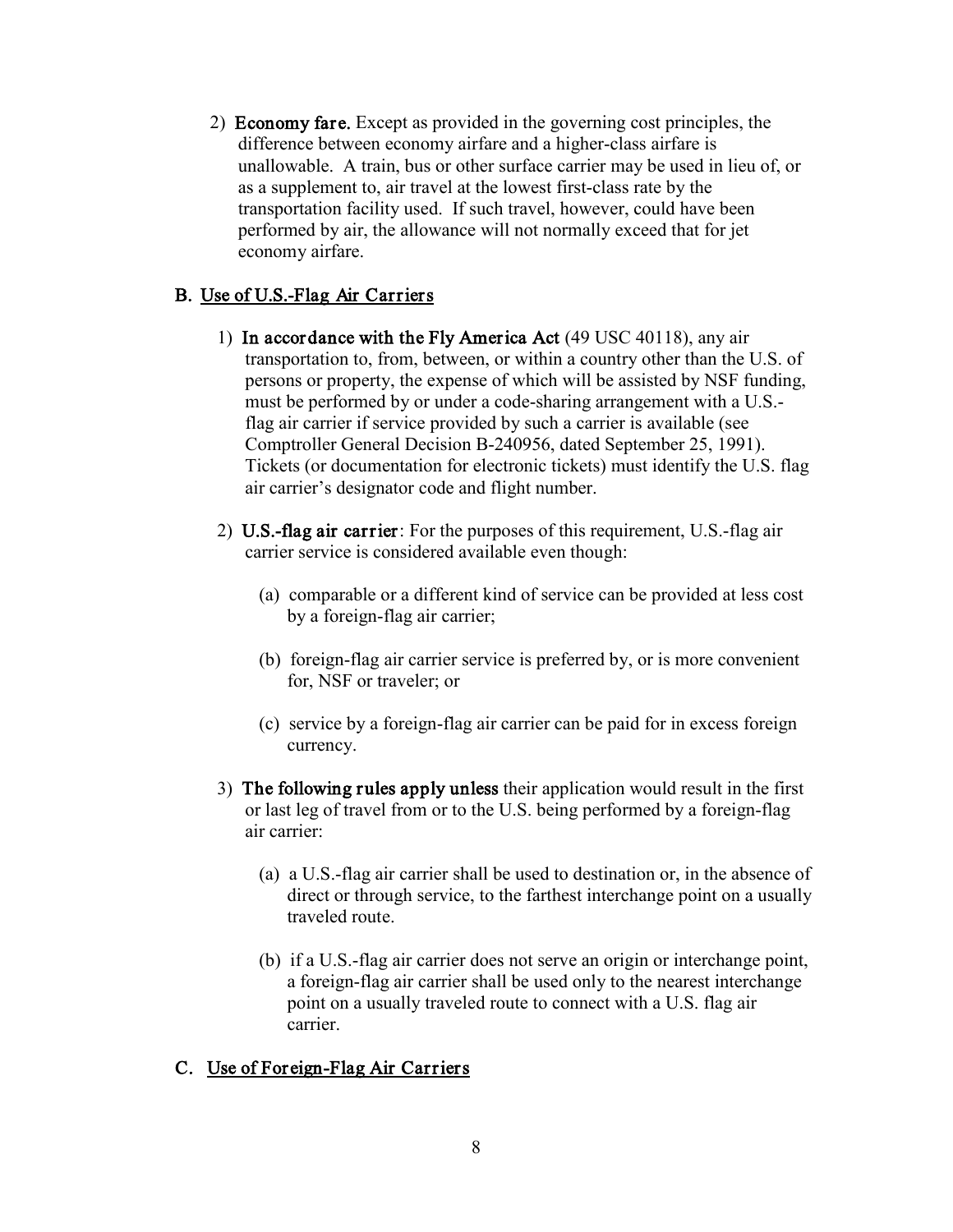There are limited circumstances under which use of a foreign-flag air carrier is permissible. These circumstances are outlined below:

- 1) Airline " Open Skies" Agreements: A foreign flag air carrier may be used if the transportation is provided under an air transportation agreement between the United States and a foreign government, which the Department of Transportation has determined meets the requirements of the Fly America Act. For example, in 2008, the U.S. entered into an "Open Skies" Agreement with the European Union. This Agreement gives European Community airlines (airlines of Member States) the right to transport passengers and cargo on flights funded by the U.S. government, when the transportation is between a point in the United States and any point in a Member State or between any two points outside the United States. In accordance with the Agreement, however, a U.S.-flag air carrier must be used if: (a) transportation is between points for which there is a city-pair contract fare in effect for air passenger transportation services; or (b) transportation is obtained or funded by the Secretary of Defense or the Secretary of a Military Department. The conditions for use of a Member State airline apply to non-Federal employees as well (e.g., fellows). So, even though Fellows are ineligible for city-pair contract fares, they must still use a U.S.-flag air carrier if a city-pair contract fare exists. For information on other "open skies" agreements in which the United States has entered, please refer to GSA's website: <http://www.gsa.gov/portal/content/103191>
- 2) Involuntary Rerouting: Travel on a foreign-flag carrier is permitted if a U.S.-flag air carrier involuntarily reroutes the traveler via a foreign-flag air carrier, notwithstanding the availability of alternative U.S.-flag air carrier service.
- 3) Travel To and From the U.S: Use of a foreign-flag air carrier is permissible if the airport abroad is:
	- (a) the traveler's origin or destination airport, and use of U.S.-flag air carrier service would extend the time in a travel status by at least 24 hours more than travel by a foreign-flag air carrier; or
	- (b) an interchange point, and use of U.S.-flag air carrier service would increase the number of aircraft changes the traveler must make outside of the U.S. by two or more, would require the traveler to wait four hours or more to make connections at that point, or would extend the time in a travel status by at least six hours more than travel by a foreign-flag air carrier.
- 4) Travel Between Points Outside the U.S: Use of a foreign-flag air carrier is permissible if: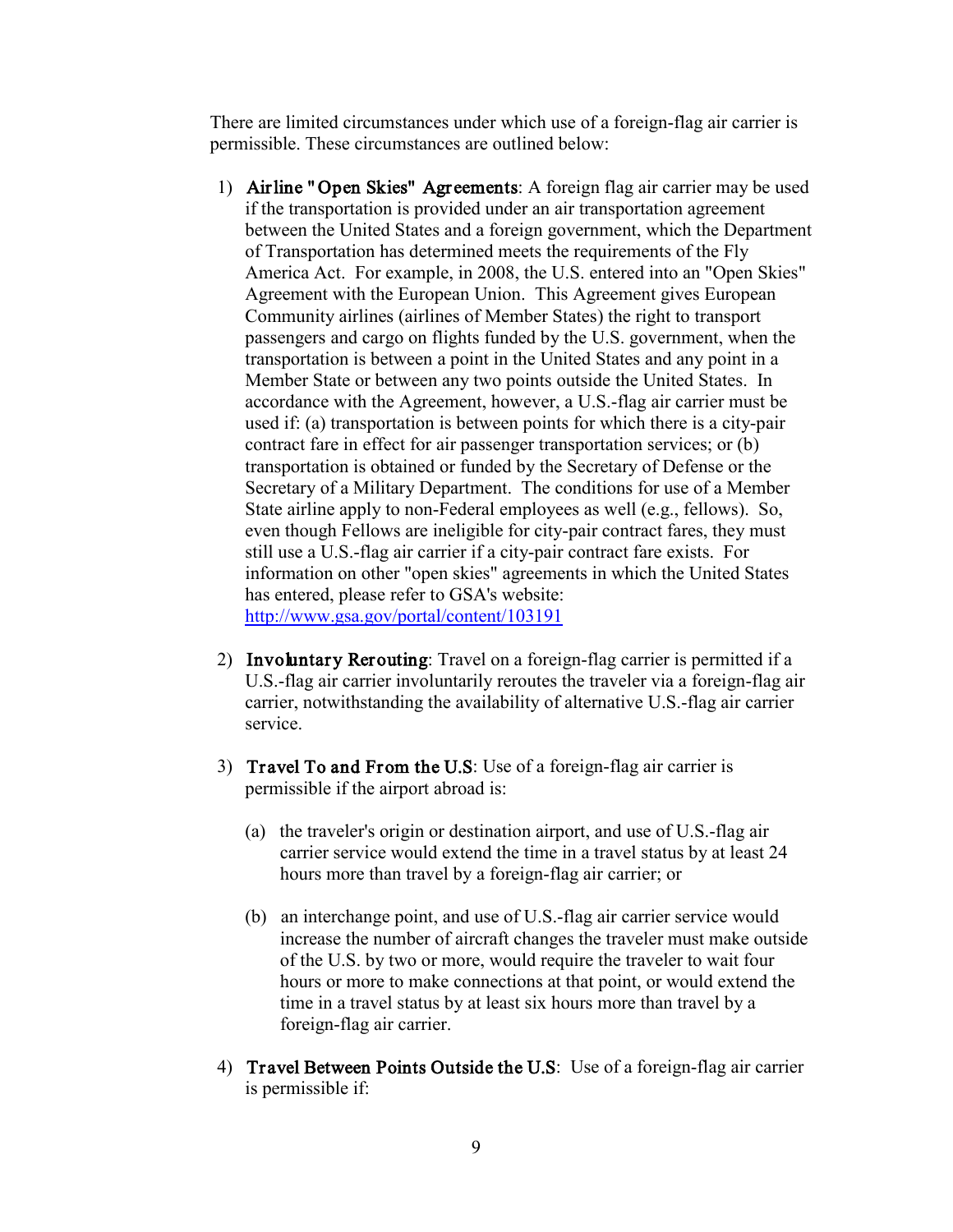- (a) travel by a foreign-flag air carrier would eliminate two or more aircraft changes en route;
- (b) travel by a U.S.-flag air carrier would require a connecting time of four hours or more at an overseas interchange point; or
- (c) the travel is not part of the trip to or from the U.S., and use of a U.S. flag air carrier would extend the time in a travel status by at least six hours more than travel by a foreign-flag air carrier.
- 5) Short Distance Travel: For all short distance travel, regardless of origin and destination, use of a foreign-flag air carrier is permissible if the elapsed travel time on a scheduled flight from origin to destination airport by a foreign-flag air carrier is three hours or less and service by a U.S.-flag air carrier would double the travel time.

# 11. ADDITIONAL FELLOWSHIP PROVISIONS

## A. Length of Tenure

The AGS Postdoctoral Research Fellowships are awarded for periods up to 2 years, subject to satisfactory progress on the research and educational programs proposed. The tenure of a Fellowship may be interrupted only with the approval of the Foundation. In general, approval will not be given for periods of less than three full-time months. Interruptions may be approved with written justification for a period or periods of up to 12 months in total. The total elapsed time of the Fellowship must not exceed 36 months.

The Fellowship is subject to termination if the Fellow discontinues his/her research and educational activities for any reason prior to the end of Fellowship tenure. If a Fellow does not conform to the administrative requirements of the Fellowship Institution, NSF reserves the right to withhold all stipend payments, pending a full explanation.

### **B. Parental Leave**

While it is the expectation of the NSF that Fellows commit full time to their research and education plans over the award's twenty-four month duration, the NSF recognizes that exceptions to this policy are necessary for Fellows to respond to professional and personal circumstances, such as the birth or adoption of children.

The NSF Geosciences Directorate seeks to help remove barriers to recruitment and retention in the scientific workforce by allowing recipients of the Division of Atmospheric and Geospace Sciences Postdoctoral Research Fellowships to use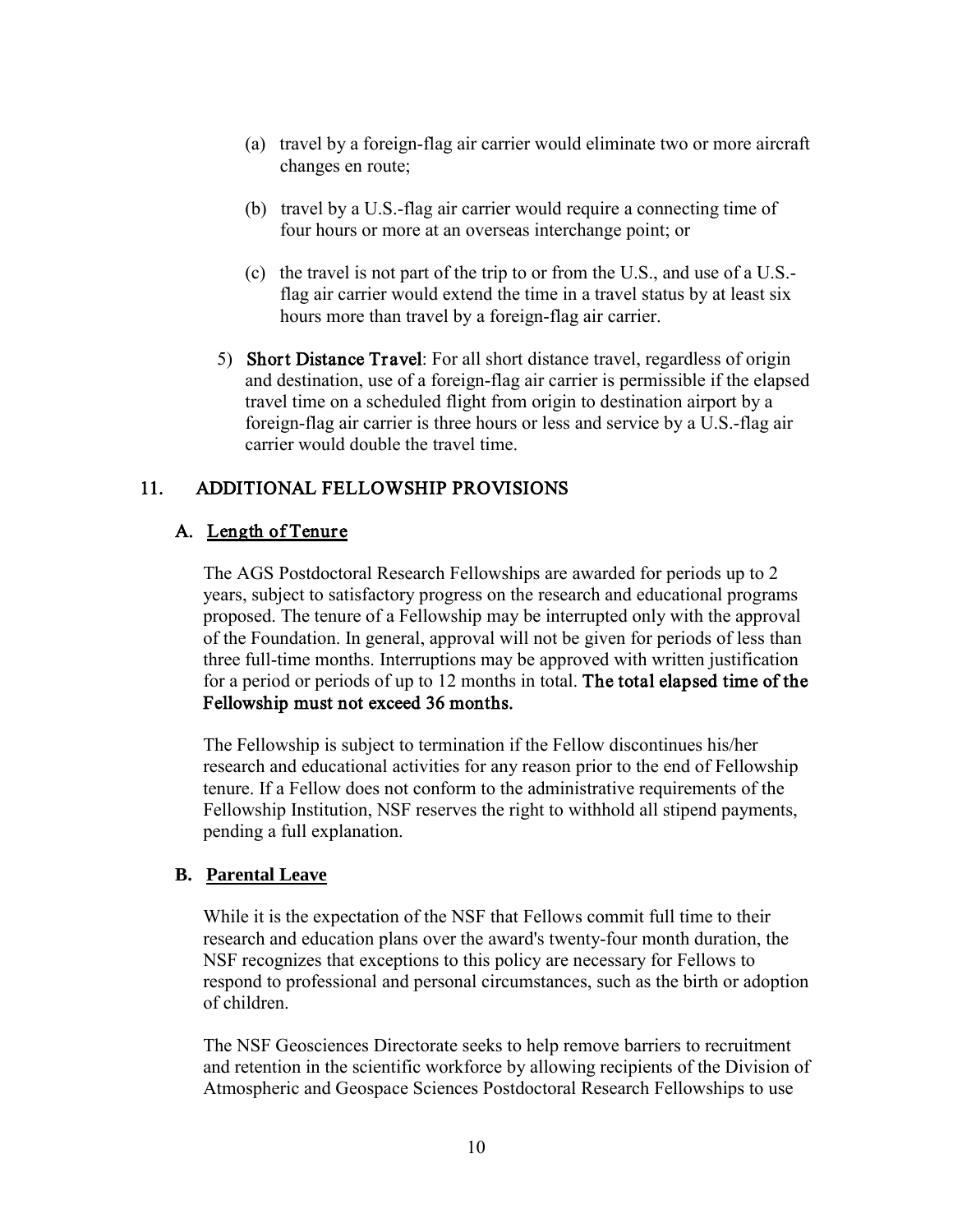up to two months of paid leave, during their twenty-four months fellowship, for the birth or adoption of children. Either parent is eligible for the paid leave.

Furthermore, the NSF allows such paid leave to be cited as a justification to request a no-cost extension to extend the time for completion of award activities beyond the initial duration of twenty-four months. However, no additional funds will be allowed to supplement the Fellowship award beyond the total salary support of twenty-four months.

To allow paid leave for the birth or adoption of children, the following terms apply:

- 1) **Request and Approval**: A written request, including the reason for the leave, must be made by the Fellow and must be approved by the cognizant NSF Program Director.
- 2) **No additional funds**: The two months of paid leave cannot be used to increase the level of Fellow salary support beyond twenty-four months.
- 3) **A no-cost extension may be requested** to extend the original twenty-four month duration of the award in order to complete the goals of the research and education plans, but no supplemental funds will be provided for this purpose.

### C. Extension of Tenure

Requests for additional funds will not be granted. If, however, additional time beyond the established expiration date of the award is required by the Fellow to assure adequate completion of the original scope of work within the funds already made available, a formal request must be submitted to NSF via FastLane at: [www.fastlane.nsf.gov. T](http://www.fastlane.nsf.gov)he request must be submitted to NSF at least 45 days prior to the expiration date of the grant. The request must explain the need for the extension and include an estimate of the unobligated funds remaining and a plan for their use. The plan must adhere to the previously approved objectives of the project, and as noted above, the total duration of the award may not exceed 36 months. Before requesting a No-Cost Extension, note that Fellows may not receive additional compensation while on active Fellowship tenure (see Section 11. K below).

### D. Rights to Inventions or Writings

NSF claims no rights to any inventions or writings that may result from its fellowship awards. However, Fellows should be aware that NSF, other Federal agencies, or private parties may acquire such rights through other grant support. Fellows at foreign institutions should be aware that specific provisions regarding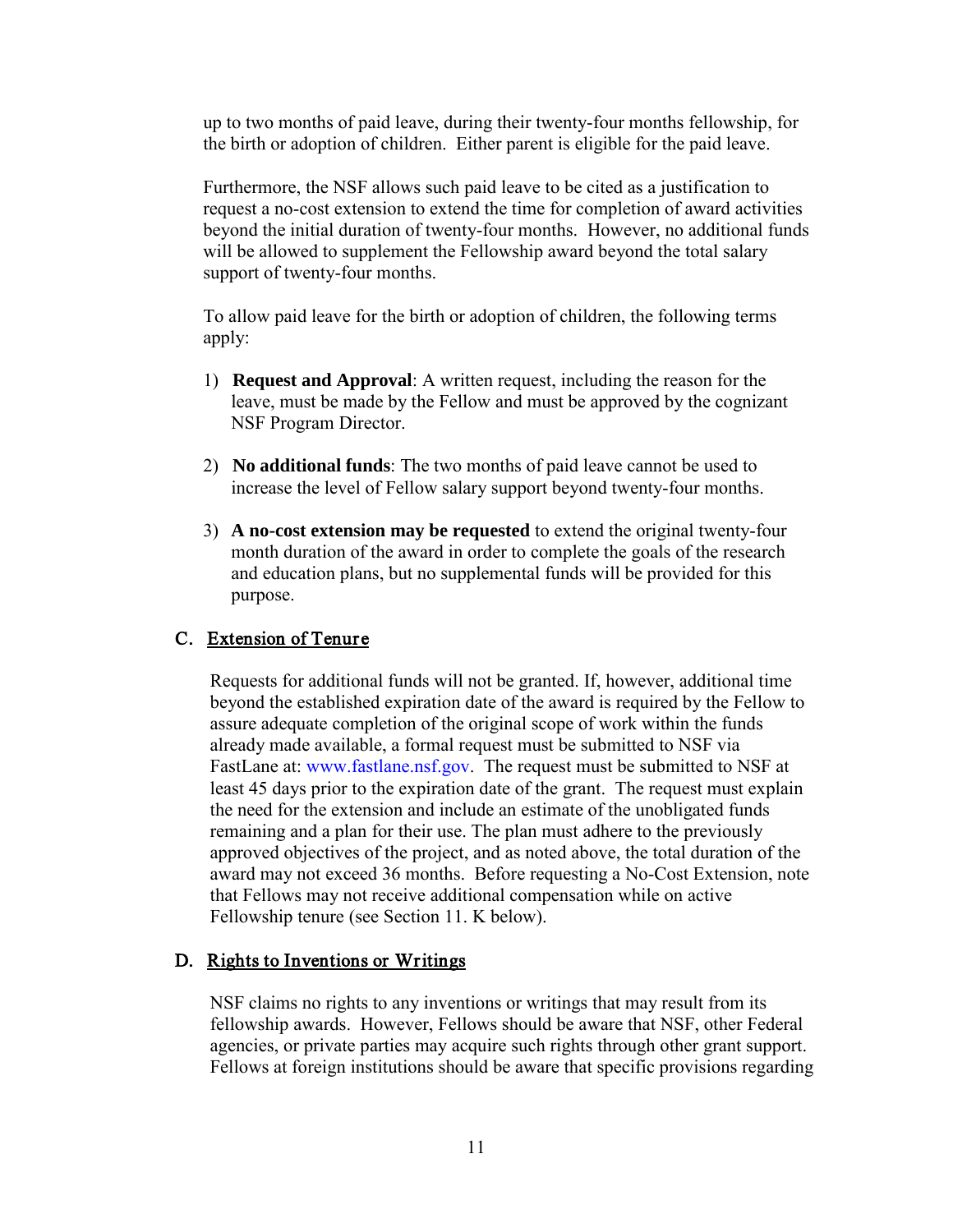allocations of intellectual property rights apply to particular countries, and Fellows should be cognizant of any such provisions before commencing work.

## E. Publications

Fellows are responsible for assuring that an acknowledgment of NSF support:

1) is made in any publication (including World Wide Web pages) of any material based on or developed from the fellowship-supported research, in the following terms:

"This material is based upon work supported by the National Science Foundation under Award No. (NSF award number)."

2) is orally acknowledged during all news media interviews, including popular media such as radio, television and news magazines.

Fellows are responsible for assuring that every publication of material (including World Wide Web pages) based on or developed under this award, except scientific articles or papers appearing in scientific, technical or professional journals, contains the following disclaimer:

"Any opinions, findings, and conclusions or recommendations expressed in this material are those of the author(s) and do not necessarily reflect the views of the National Science Foundation."

Fellows are responsible for assuring that the cognizant NSF Program Officer is provided access to, either electronically or in paper form, a copy of every publication of material based on or developed under this award, clearly labeled with the award number and other appropriate identifying information, promptly after publication.

# F. Liability

NSF cannot assume any liability for accidents, illnesses or claims arising out of any work supported by the Fellow's award or for unauthorized use of patented or copyrighted materials. The Fellow is advised to take such steps as may be deemed necessary to insure or protect themselves and their property.

### G. Sharing of Findings, Data and Other Research Products

Fellows are expected to agree to complete and open sharing of data and material in an expeditious manner. Fellows are responsible for compliance with the following NSF guidelines on sharing of findings, data, and other research products: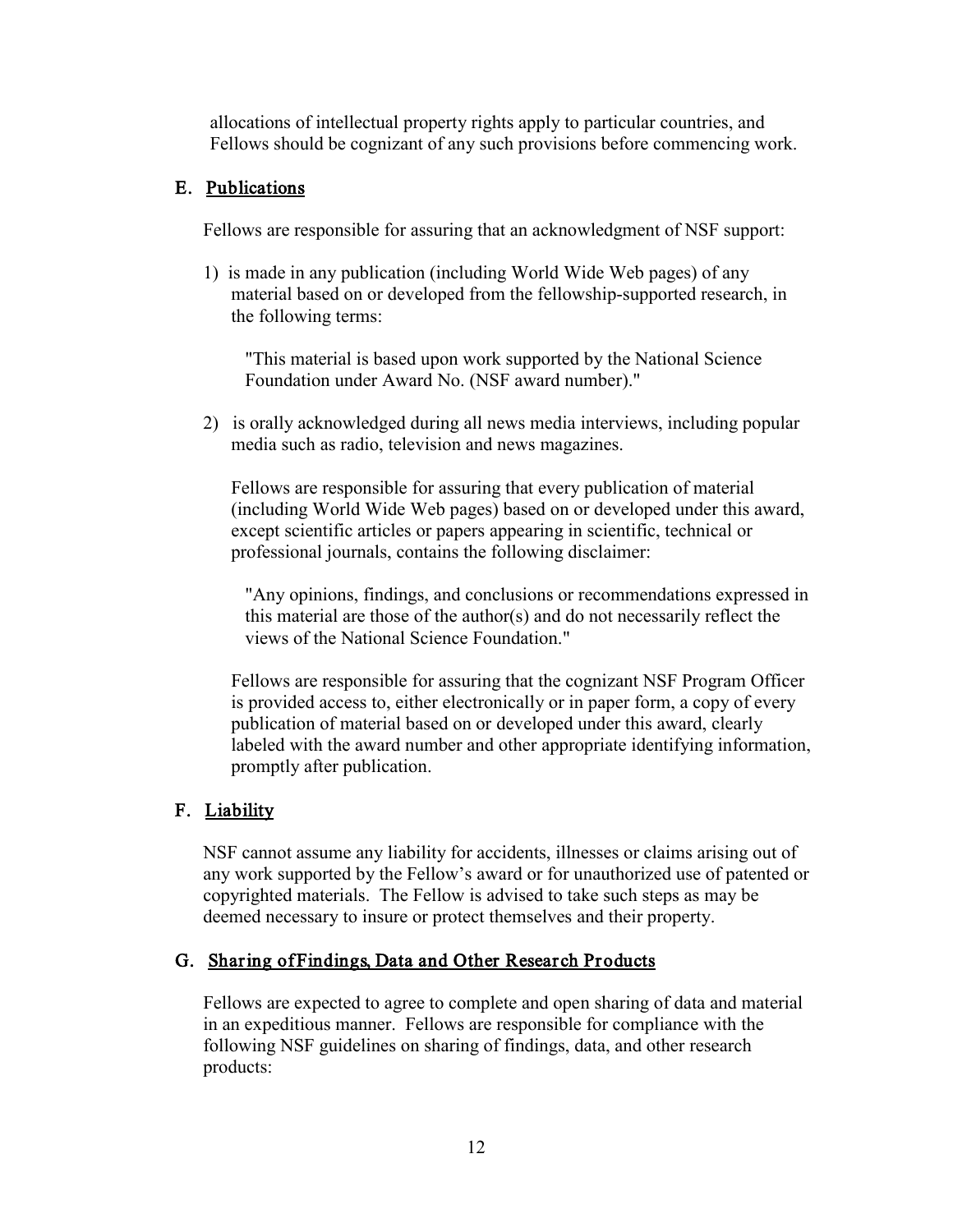NSF expects significant findings from research and education activities it supports to be promptly submitted for publication, with authorship that accurately reflects the contributions of those involved. It expects Fellows to share with other researchers, at no more than incremental cost and within a reasonable time, the primary data, samples, physical collections and other supporting materials created or gathered in the course of the work. It also encourages Fellows to share software and inventions or otherwise make them or their products widely available and usable.

Adjustments and, where essential, exceptions may be allowed to safeguard the rights of individuals and subjects, the validity of results, or the integrity of collections or to accommodate legitimate interests of NSF-supported Fellows.

## H. Government Permits and Activities Abroad

- 1) For awards that include activities requiring permits from appropriate Federal, state, or local government authorities, the Fellow should obtain any required permits prior to undertaking the proposed activities.
- 2) The Fellow must comply with the laws and regulations of any foreign country in which research is to be conducted. Areas of potential concern include: (1) requirements for advance approval to conduct research or surveys; (2) special arrangements for the participation of foreign scientists and engineers; and (3) special visas for persons engaged in research or studies. NSF does not assume responsibility for the Fellow's compliance with the laws and regulations of the country in which the work is to be conducted.
- 3) The Fellow also should assure that activities carried on outside the U.S. are coordinated as necessary with appropriate U.S. and foreign government authorities and that necessary licenses, permits or approvals are obtained prior to undertaking the proposed activities.

### I. Referrals to the NSF Office of the Inspector General

The NSF Inspector General is responsible for investigating all allegations of fraud, waste, and abuse, as well as allegations of research misconduct in connection with NSF programs and operations. The fellow shall promptly refer to the NSF Inspector General  $(\text{oig@nsf.gov}, \text{www.nsf.gov/oig}$  or 1-800-428-2189) any allegations or credible evidence of research misconduct or criminal or civil violation of laws pertaining to misappropriation, fraud, conflict of interest, bribery, gratuity, or similar misconduct involving NSF funds.

### J. Income Taxes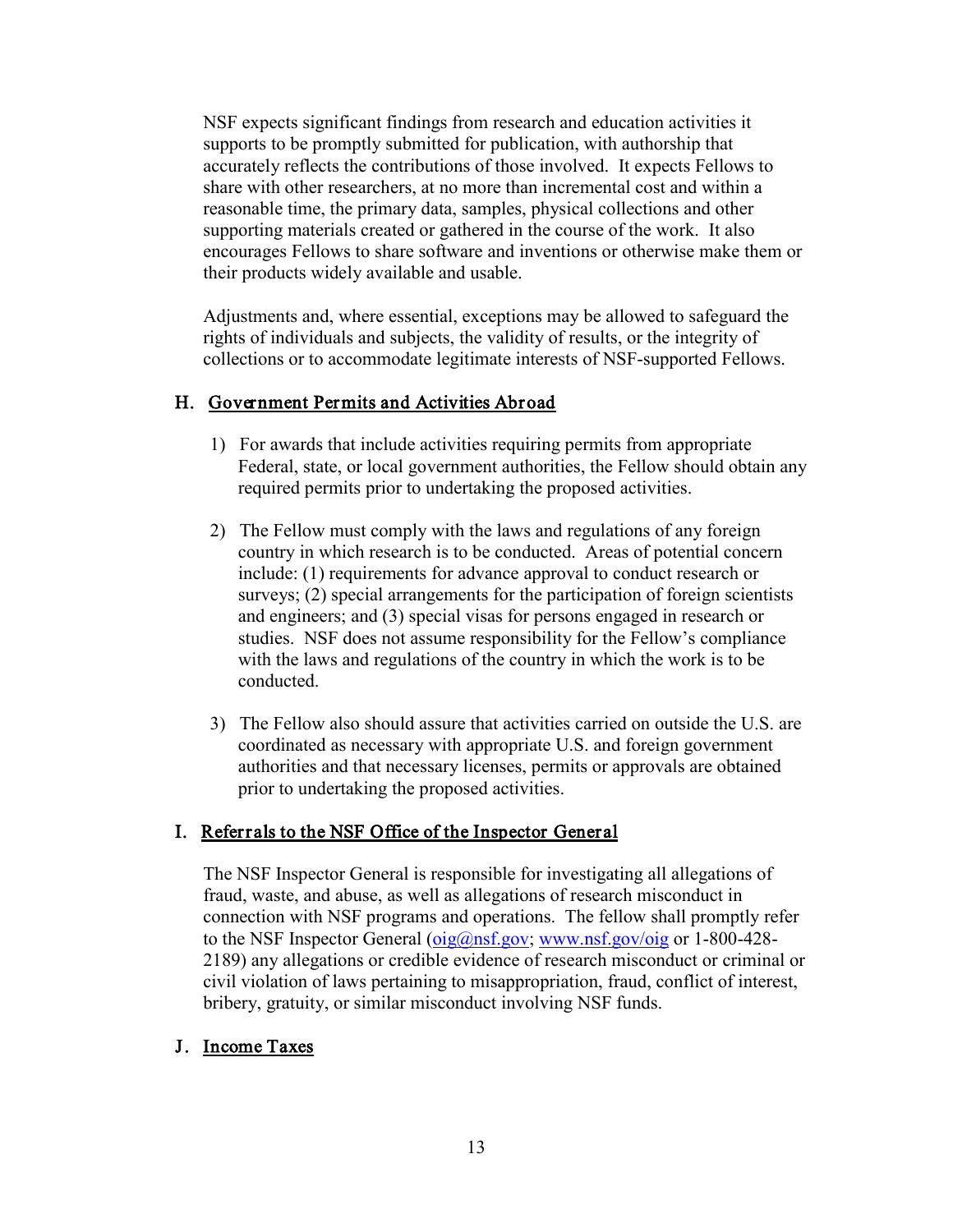No income tax will be withheld from any stipend. Provision therefore must be made by the Fellow for payment of any tax, domestic or foreign, when due. Final authority as to the taxability of awards rests with the Internal Revenue Service and the courts. Specific questions should be referred to the Internal Revenue Service.

Fellows are not in any sense employees of the National Science Foundation. Therefore, no funds will be deducted from the stipends; no Social Security taxes will be paid by the Foundation; no W-2 forms will be issued; and provision must be made by the Fellow for the filing of any necessary estimate of taxes due and for payment of all income taxes which may become due. A statement of funds received (including special allowance) will be issued by the Division of Financial Management of the Foundation upon written request of the Fellow.

The Foundation is unable to supply information concerning the income tax or other tax provisions of any foreign country. Inquiries should be directed to the authorities in the appropriate countries.

## K. Supplementary Activities

 During the tenure of the Fellowship the Fellows are expected to devote full time to the program of scientific research and educational activities outlined in their proposal, for which the award was granted. A Fellow may not engage in activities for compensation (except for brief military obligations) or receive another Fellowship or similar award while pursuing Fellowship activities without prior approval of the Foundation. Such approval may be granted only under exceptional circumstances.

## L. Federal and/or Armed Forces Employees

 If, during any part of a Fellowship tenure a Fellow will be a member of the Armed Forces or on leave from a position in the Federal Service, a statement must be filed from a cognizant official of the Government organization involved specifying (1) the funds, if any, that will be made available to the Fellow during tenure and the purpose for which they will be provided, and (2) the funds, if any, that will be made available to the Fellowship Institution on the Fellow's behalf. The Foundation and the Fellow's organization must reach a mutually satisfactory agreement regarding the Fellow's support during tenure before any funds can be provided under the Fellowship.

## M. Vacations

NSF Fellowships do not provide a vacation period, as such, during the Fellowship tenure. Fellows are expected to maintain a full-time commitment to their fellowship activities throughout tenure and to respect customary vacation periods.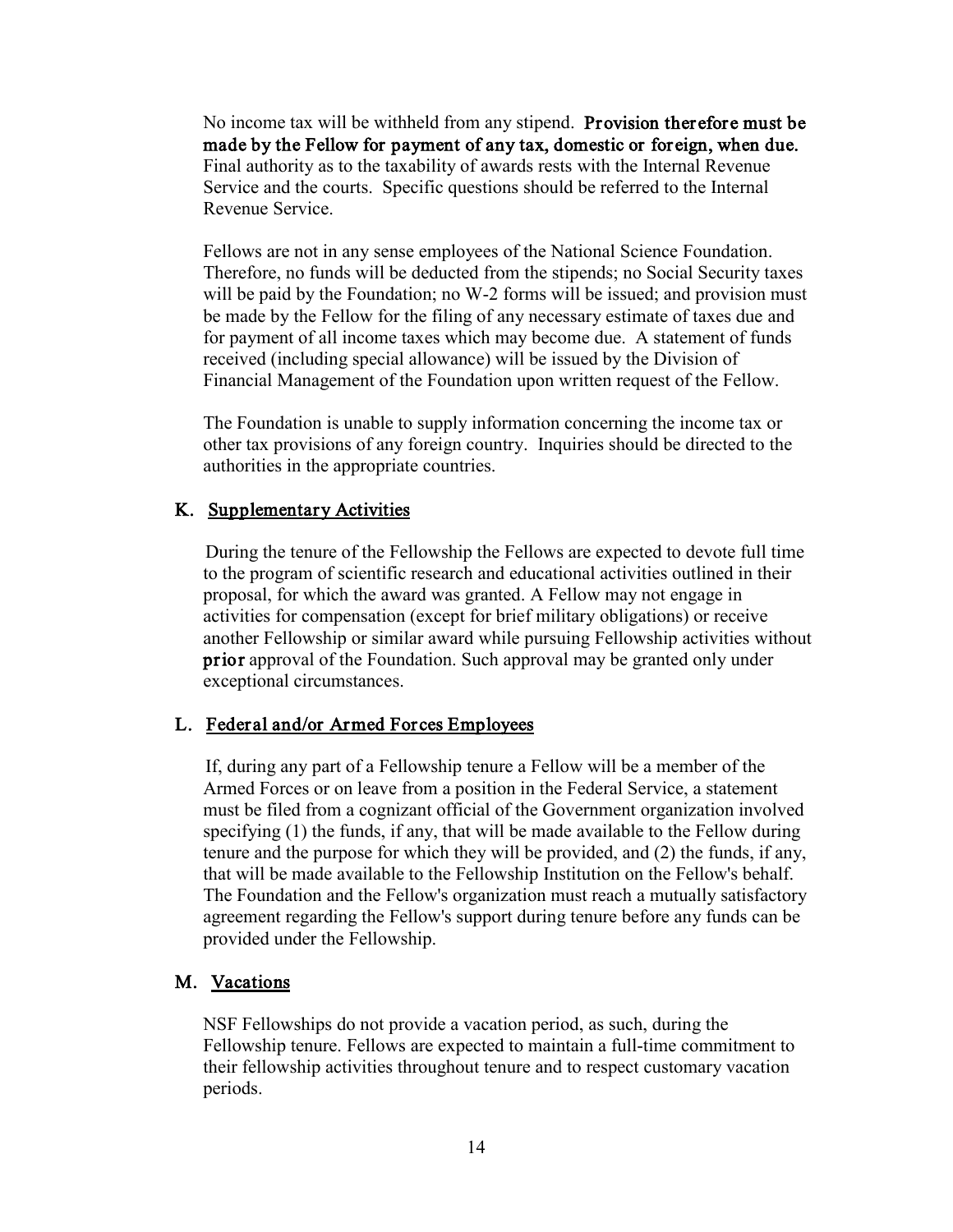Fellows are entitled to the short holiday periods observed by their Fellowship Institutions, such as Thanksgiving and winter and spring holidays. These holiday periods cannot be accumulated for use at a later date as a vacation period. There is considerable variation in institutional practices in this area, but if an institution should "close" for a period in excess of 2 weeks, each Fellow attending such an institution will be expected to have made prior arrangements for the use of necessary facilities to carry out the approved program. If it is not possible for the Fellow to make these arrangements at the Fellowship Institution, other satisfactory arrangements must be made with prior Foundation approval, to carry on the work, or request the Foundation to permit suspension of the Fellowship for that period of time.

#### N. Medical Insurance

 No medical or hospitalization program for use in the event of illness or accident involving a Fellow (or dependents) during tenure is provided by the National Science Foundation. Medical or hospital fees may be paid from the annual benefits allowance or, upon negotiation with the Fellowship Institution, institutional allowance.

 In the absence of medical and hospital insurance by the institution, it is recommended the Fellows continue during tenure any medical insurance programs with which they are affiliated, or if they are not members of any such program, make arrangements to join a medical program which gives a reasonable amount of protection.

#### O. Future Employment

 The award and acceptance of a Postdoctoral Fellowship does not obligate a Fellow, the National Science Foundation, or the United States Government with regard to future employment or future service of any kind.

### P. Military Status

 Brief interruption of a Fellowship for duly authorized military service or training will be permitted with prior Foundation approval. Requests for such interruptions of tenure should be directed to the Foundation in writing as soon as plans are final. Interruptions of less than 4 days need no approval.

 In the case of a longer interruption resulting from active military service or from certain activities in lieu of service with the regular U.S. Armed Forces, provision can be made for reservations of a Fellowship (or the balance of it), and reinstatement of the unused portion at a later date. In such cases Fellows should notify the Foundation immediately in writing of their plans, and request further instructions.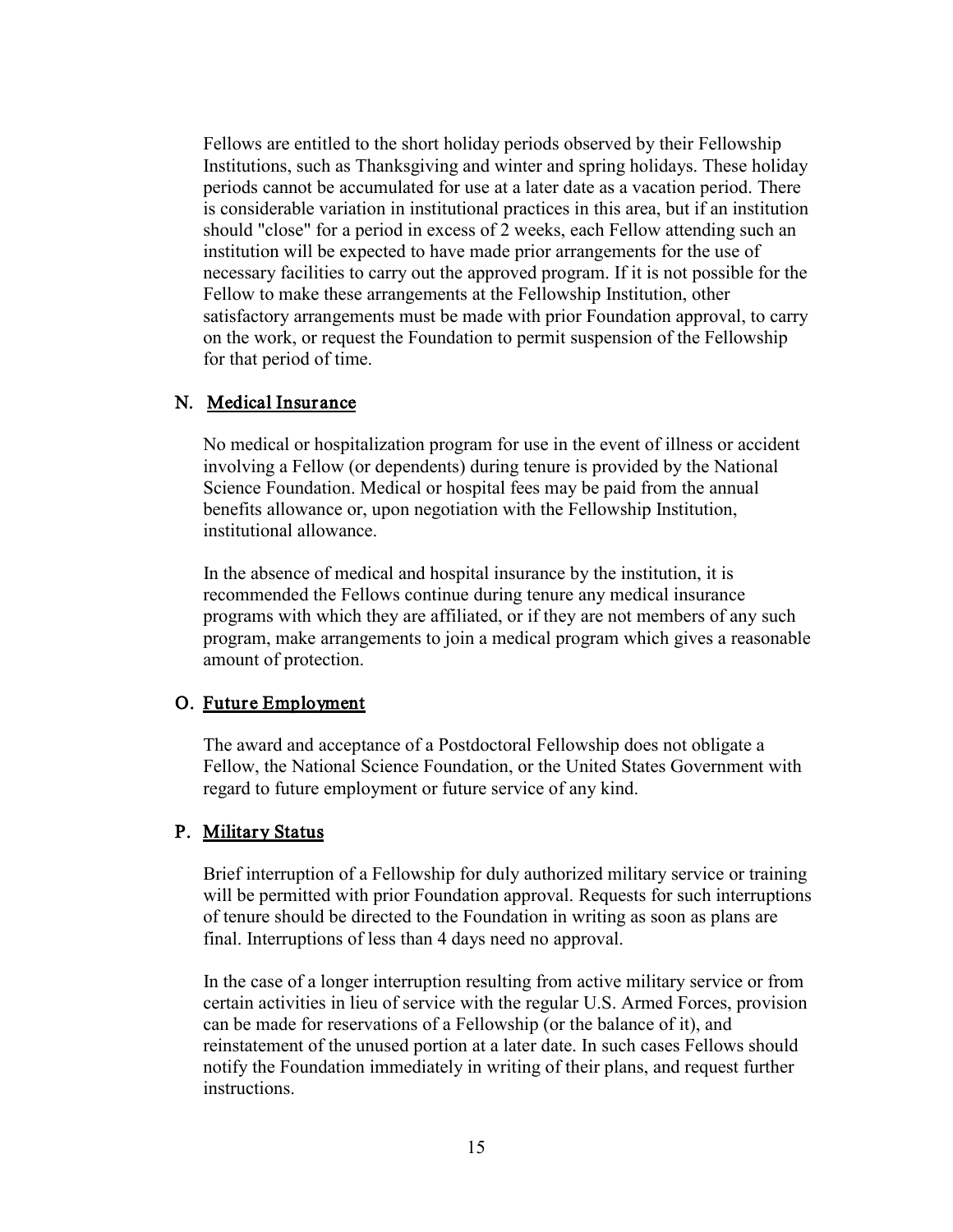# Q. Veterans' Benefits

 As a result of the enactment of P.L. 91-219, effective March 26, 1970, educational benefits payments from the Veterans Administration may now be received concurrently with and supplementary to Fellowship payments from the National Science Foundation.

## R. Special Considerations

A number of situations frequently encountered in the conduct of research require special information and supporting documentation before starting tenure. Among these are the following, some mandated by Federal law:

- 1) research which has an actual and/or potential impact on the environment;
- 2) research at a registered historic or cultural property;
- 3) research involving the use of in vitro generated recombinant DNA molecules;
- 4) research involving the use of human subjects, hazardous materials, warm-blooded animals, or endangered species.

Fellows must provide information on the status of any special permissions, clearances or provision related to the above items before beginning tenure. Assessment of environmental impact will be required when appropriate. Specific guidance on the need for such additional documentation may be obtained from the Fellowship Institution's Research Administration Office or the NSF Award  $\&$ Administration Guide.

# 12. TERMINATION OF FELLOWSHIP

A Fellowship Termination Certificate, NSF Form 453 (6/2009), will be made available in the materials sent with the award notice. This certificate must be signed by an appropriate official at the Fellowship Institution, and should show the date the Fellow actually completed Fellowship activities; the Fellowship will be considered to have terminated as of that date. When a Fellow affiliates with more than one institution, a Termination Certificate is required from each institution. Submission of this certificate is necessary to comply with governmental accounting procedures. In the event the certificate is not submitted the Fellow may be requested to return to the Foundation all Fellowship funds which were received during Fellowship tenure.

# 13. ASSOCIATED FORMS AND DOCUMENTS